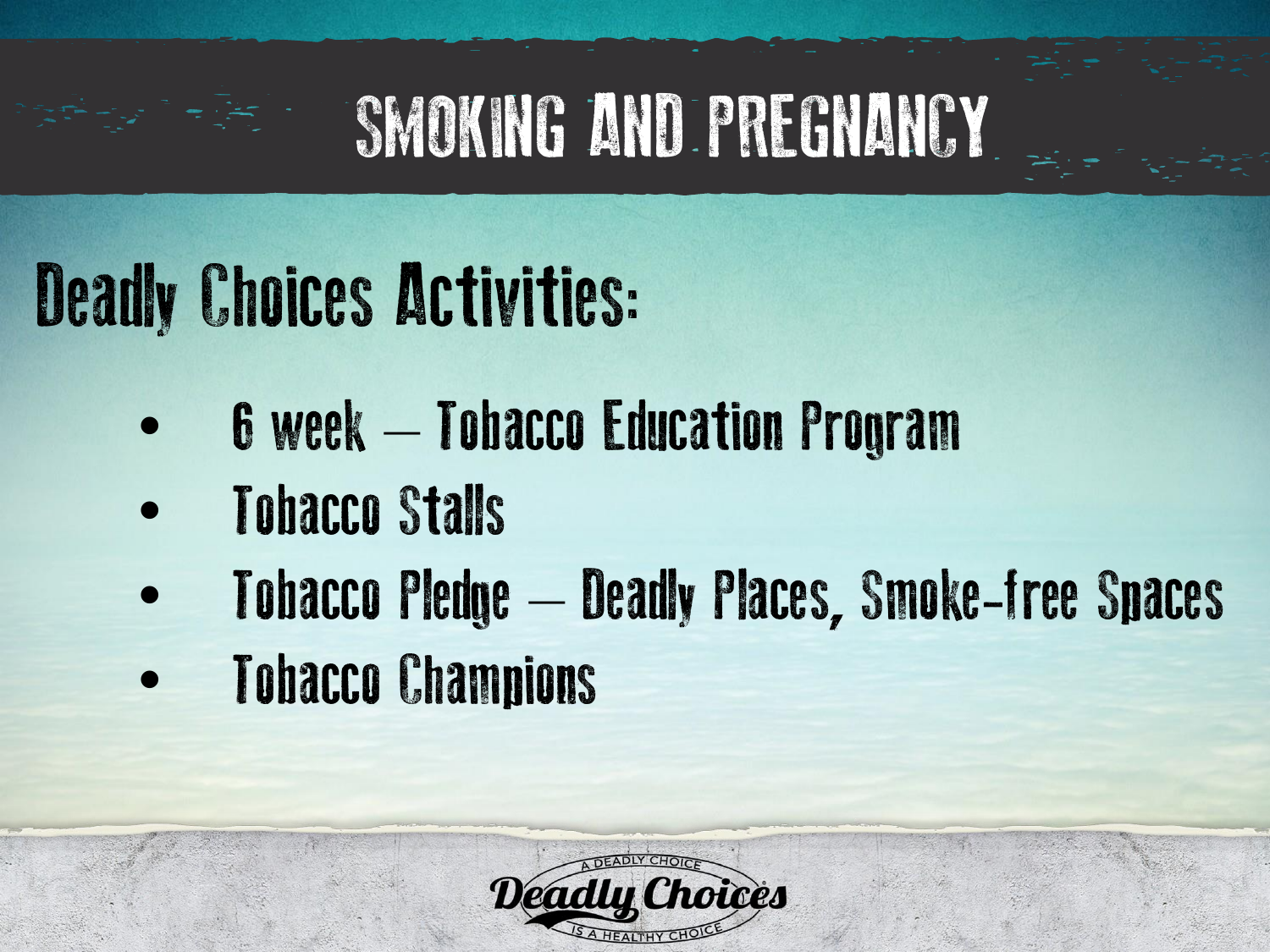### CURRENT EVIDENCE

Percent of women smoking during pregnancy (IUIH and Member services - South East QLD)



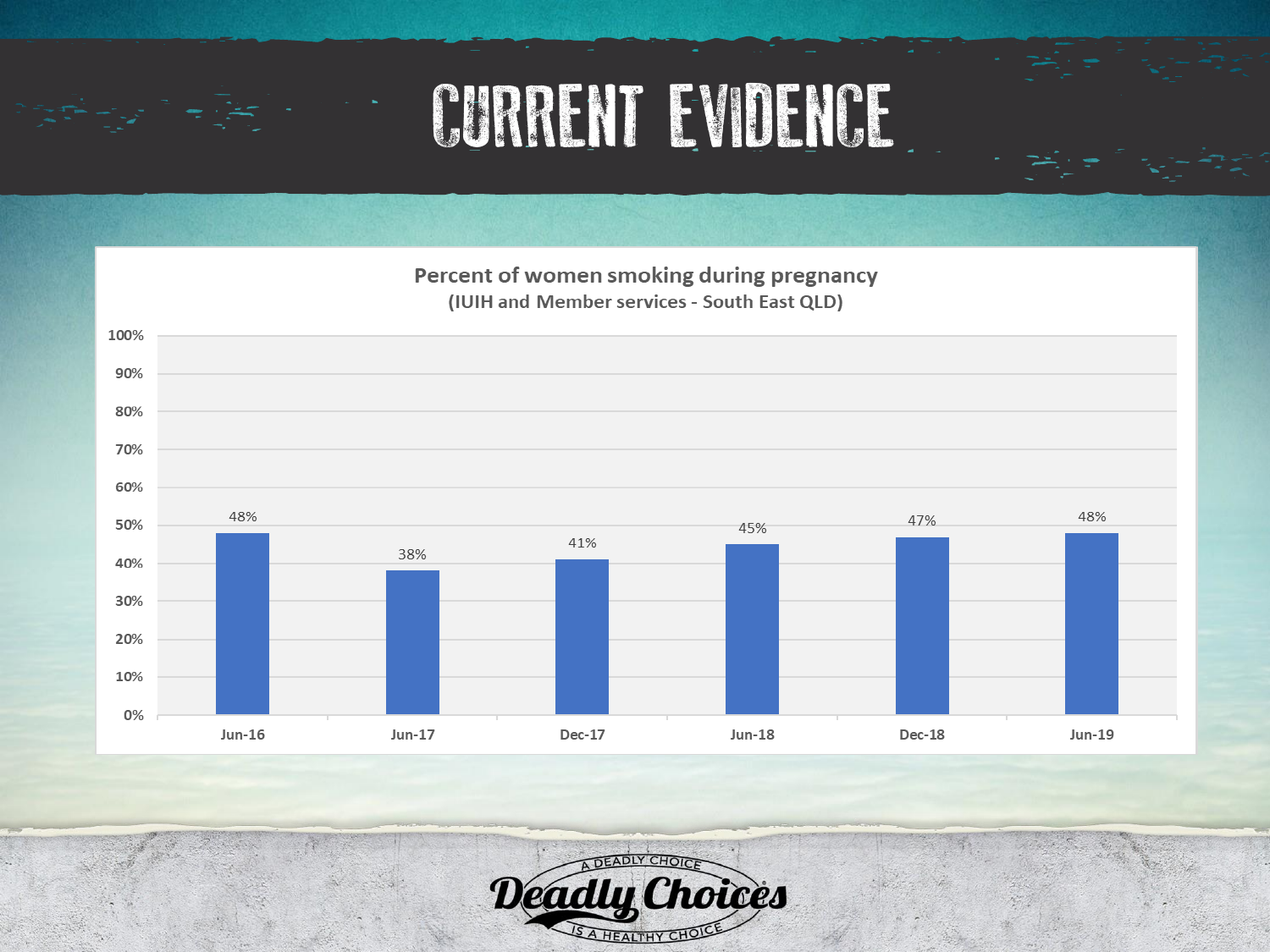## CURRENT EVIDENCE

#### SEQ

Number and proportion of clients who indicated they smoked, referred to a smoking cessation program.

There were 35 (29.2%) of women who indicated they smoked at booking in, 1 of the 35 smokers were referred to Smoking Cessation Program

|              | <b>Number</b> | %     |
|--------------|---------------|-------|
| Smoker       | 35            | 29.2% |
| Non-smoker   | 85            | 70.8% |
| <b>Total</b> | 120           | 100%  |
|              |               |       |

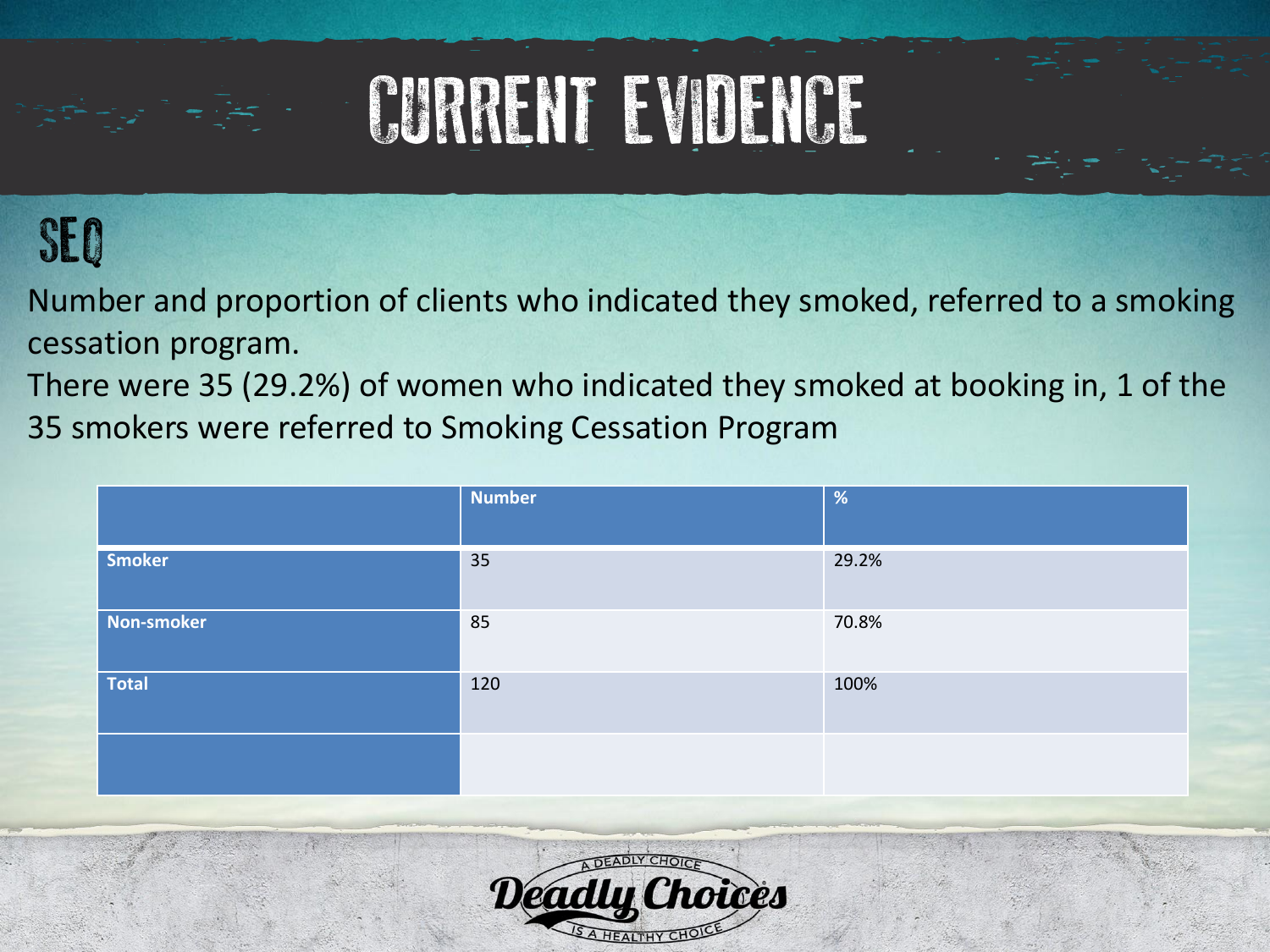### SMOKING AND PREGNANCY

## SEQ / QLD

- Approximately 51% of Indigenous mothers smoke during pregnancy.
- 70% of women who quit during pregnancy relapsed during the pregnancy or within one year of the birth
- GPs and obstetricians 25% of responders said that they never prescribed NRT during pregnancy.
- "The most frequently cited barriers are low confidence in the ability to prescribe NRT and safety concerns,".

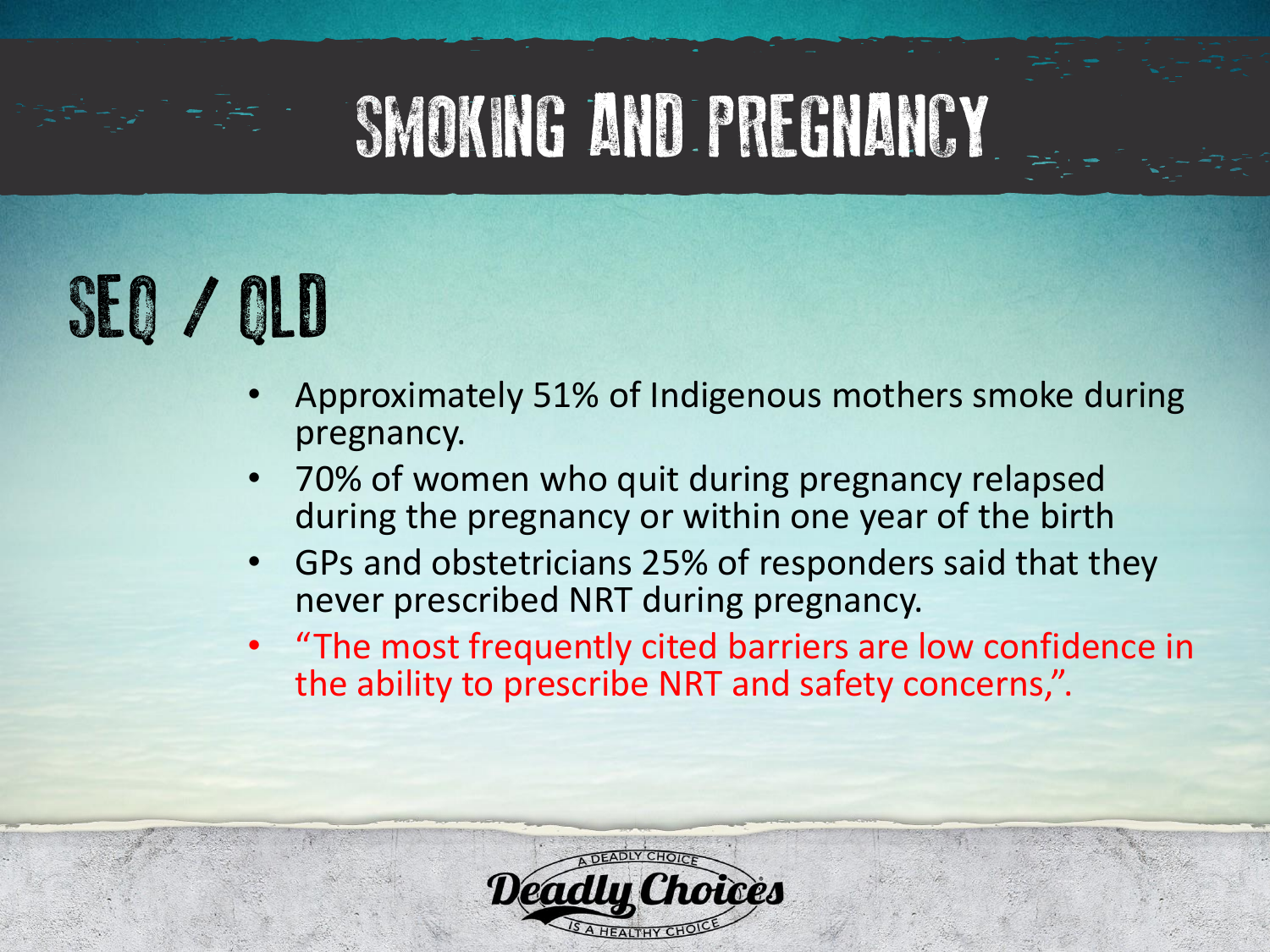## SMOKING AND PREGNANCY

"Doctors are trying to give as little as possible

• Clinicians and women were anxious in general about using any medication in pregnancy. Mixed messages from guidelines were also a problem.

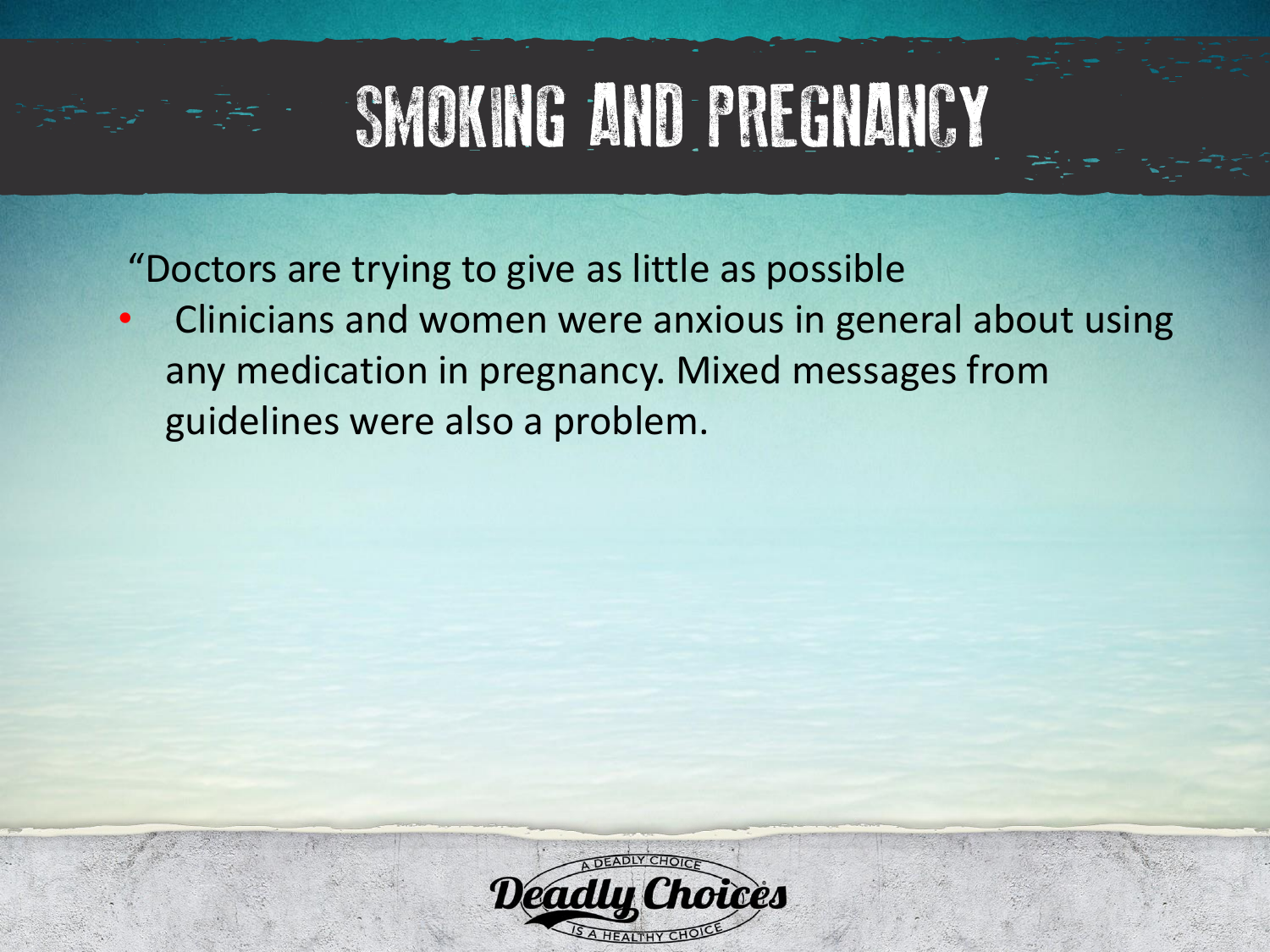# Tackling Smoking & Pregnancy

- **Deadly Choices Mums & Bubs Program** • Clinical Integration – Tobacco Cessation Training for all staff across all state wide consortium
- Quitline Partnership "Smoke Free Families Program"